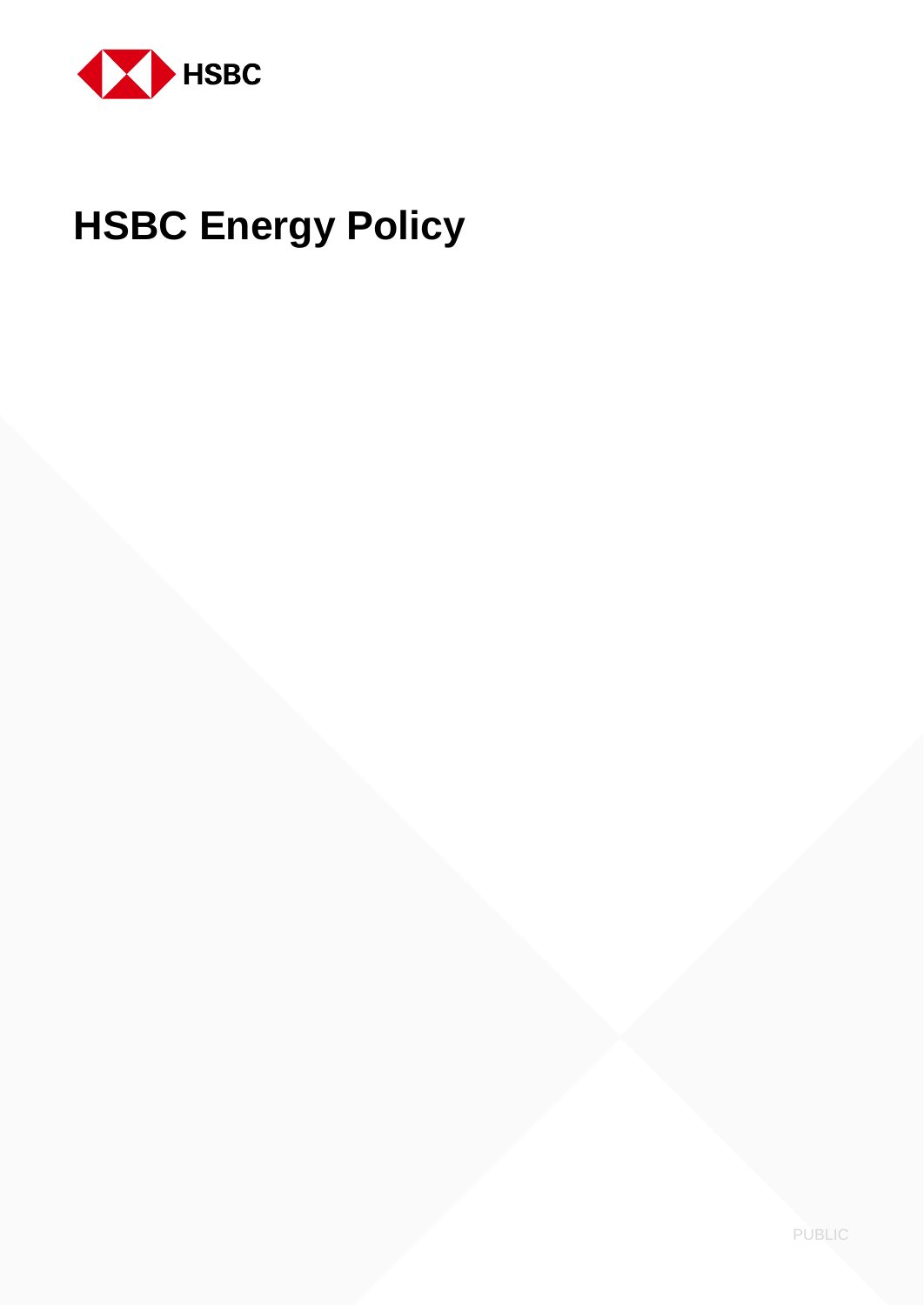# **Energy Policy**

This document is one of HSBC's sustainability risk policies. It should be read in conjunction with [Introduction to](http://www.hsbc.com/-/media/hsbc-com/citizenship/sustainability/pdf/hsbc-intro-to-sustainability-risk-policies-march-2014.pdf)  [HSBC's Sustainability Risk Policies,](http://www.hsbc.com/-/media/hsbc-com/citizenship/sustainability/pdf/hsbc-intro-to-sustainability-risk-policies-march-2014.pdf) which explains common features and technical terms<sup>1</sup>.

## **Introduction**

The energy sector provides fuel, power and heat, distributing them to people and businesses around the world and making a major contribution to both living standards and economic development. The sources of energy are remarkably diverse in type (ranging from fossil fuels like coal, oil and gas to nuclear or renewables like hydro, wind or solar) and location. However, if not managed responsibly, these activities can have unacceptable adverse impacts on people or on the environment. Examples of impacts include:

- Social, for both workers and local people Death or injury from accidents; ill health from pollution, including radiation; the loss of valuable resources such as water; or infringement of property rights
- Environmental Animals, plant life and sensitive habitats may be damaged by pollution or leaks; poorly planned dams may unnecessarily flood forests and farmland or disrupt fish migration; pipelines and pylons may result in excessive subsequent development in sensitive areas
- Climate change Fossil fuels, when burned, are a key cause of global warming (see section below)

HSBC is a longstanding supporter of the energy sector. We wish our customers to operate in accordance with international good practice, supporting those making acceptable progress towards good practice.

# **Energy and Climate Change**

In considering our Energy Policy, it is important to take into account that 195 countries committed, under the 2015 Paris Agreement, to restrict global warming to below 2°C. The energy sector and financial sector have a crucial role to play in supporting this ambition of limiting climate change. If we are to meet the aims of the Paris Agreement, we will have to limit the amount of CO2 emitted into the atmosphere and we will need to support technological advancements to reduce the amount of CO2 produced from each unit of energy produced.

The transition to a low-carbon economy is a multi-year transition. It is generally acknowledged that there has to be a significant and immediate reduction in the use of coal to generate electricity. Oil and gas have a longer-term role to play in the transition and represent an important part in the energy mix of many markets. Developing countries may need more time to adjust than developed ones as countries balance sometimes competing sustainable development goals.

HSBC therefore seeks a balanced approach in its Energy Policy. Our primary aim is to support our customers in the transition from a high-carbon to a low-carbon economy. We will seek to ensure that our customers continue to have access to the capital required to develop their businesses, invest in more efficient technology and reduce their greenhouse gas emissions. In doing so we will also support the increased transparency around climate change impacts that regulators, investors and other stakeholders expect. This proactive engagement is the most significant contribution we can make.

# **Scope**

The policy relates to business customers involved in the principal activities of, but not suppliers to:

a) **Oil and gas.** Including exploration, development, production (including fracking) and refining, as well as oil sands (mining, "in situ" operations and upgrading)

b**) Power generation**. Including energy from coal, oil, gas, nuclear reactors (plus nuclear enrichment, decommissioning and waste disposal) and hydro-electric dams. Excluding energy from other renewable sources

The policy is made public for information only. HSBC's sustainability risk policies are for HSBC's use only and HSBC shall owe no liability to third parties in relation to them.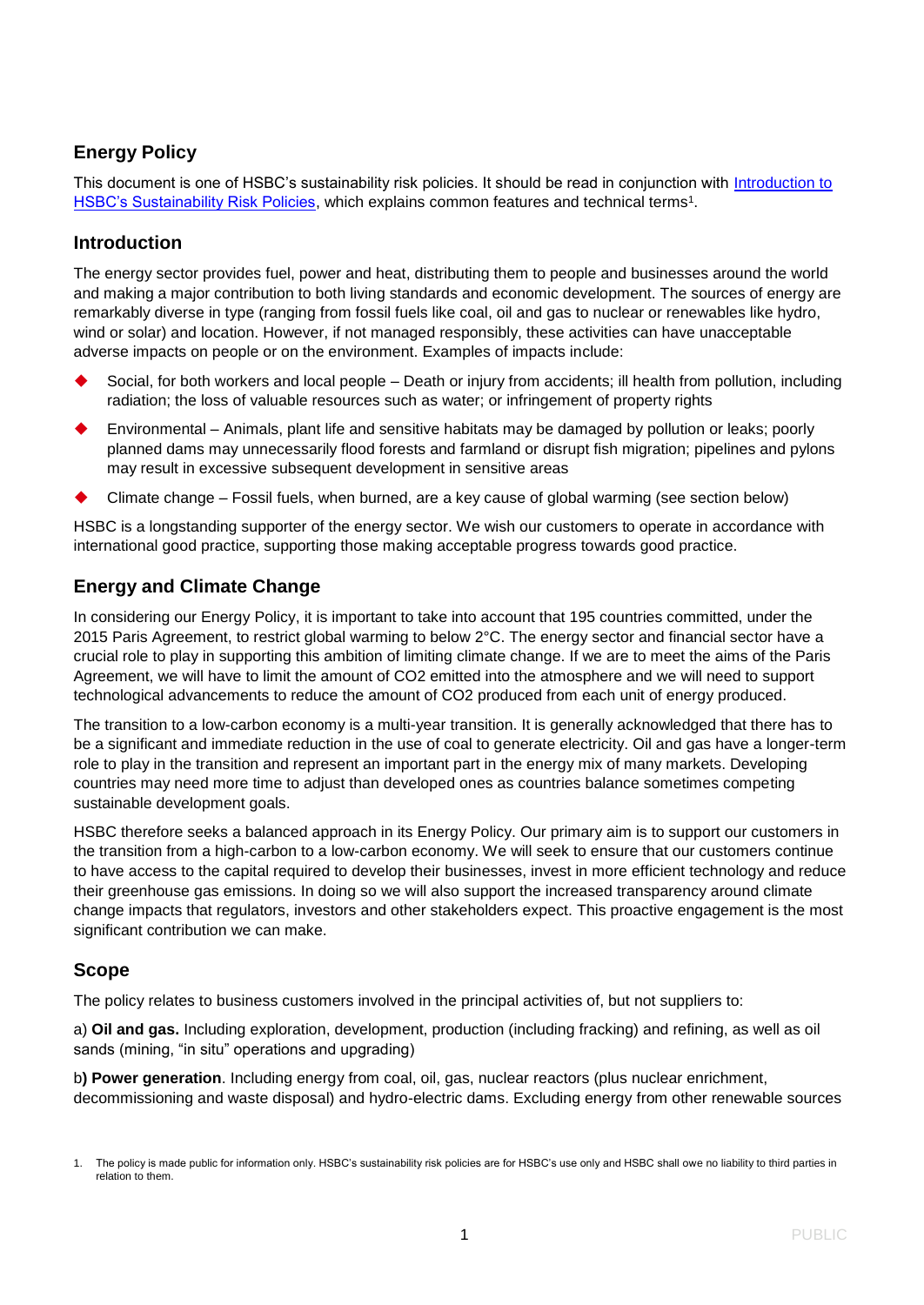such as wind, solar and waste-to-energy, where negative impacts are more limited and positive impacts in terms of combating climate change are significant

c) **Transmission**. The wholesale transmission of oil or gas by pipeline or electricity from generating plant to substation

### **Overarching Policy Commitments**

- We will continue to provide corporate lending and capital market transaction support to energy-based customers that are committed to continuous improvement in the sustainable development of energy sources
- We will work with our clients to help finance initiatives that facilitate achievement of the objectives inherent in the 2015 Paris Agreement and will support their efforts to implement new and improved technologies in this regard
- We will take into account the trade-offs made by governments between different energy sub-sectors in meeting their overall country-specific, climate change objectives
- We acknowledge that achievement of the energy and climate change objectives will be a multi-year transition

#### **Business and Activities**

Global Businesses must not provide any financial services for **new coal-fired power plant projects<sup>2</sup>** .

Global Businesses must not provide project financing, general purpose lending, or long tenor risk hedging where the majority of such financial service is used for:

#### a) **New offshore oil or gas projects in the Arctic**<sup>3</sup>

b) **New greenfield oil sands projects**. We will continue to provide general corporate lending and capital market transaction support to customers involved in the extraction of, and infrastructure support to, oil sands, subject to the following exceptions:

- Extraction: We will not provide new financing or new general purpose lending where the majority of such lending is to be used for new greenfield oil sands projects: New greenfield oil sands projects include completely new mines or new "in situ" operations in geographically separate locations to existing ones but exclude the incremental development of existing mines and "in situ" operations;
- Infrastructure: We will not provide new financing or new general purpose lending where the majority of such lending is to be used for new pipelines dedicated to the oil sands sector.

Any future technological developments which improve environmental performance will be taken into account in future reviews of our Energy Policy with regards to this sector.

c) **New large dams**<sup>4</sup> **for hydro-electric projects** inconsistent with the World Commission on Dams Framework

d) **New nuclear projects** inconsistent with the International Atomic Energy Agency (IAEA) standards

#### **Additional Due Diligence Requirements**

Global Businesses must undertake additional due diligence in the following circumstances to assess whether customers are operating responsibly, seeking clearance as appropriate.

a) **Coal-fired power**:

<sup>2</sup> **New coal-fired power plants** include completely new plants, major expansions to existing plants and specific existing plants to which HSBC does not already provide financial services (that is, such support would be "new to HSBC"). In the event that carbon capture and storage or equivalent technology becomes commercially viable and utilised on a new plant, any financial support is subject to case-by-case analysis.

<sup>&</sup>lt;sup>3</sup> The Arctic is the area within the Arctic Circle which is subject to sea ice (that is, within the 1981-2010 March median sea ice extent edge as reported by the US

National Snow & Ice Data Center) **<sup>4</sup> Large dams** exceed 15 metres in height or exceed both 5 metres in height and 3 million cubic metres in reservoir volume. "New" also applies to the refinancing of existing dams constructed since 2005, when HSBC's original Freshwater Infrastructure Policy was introduced.